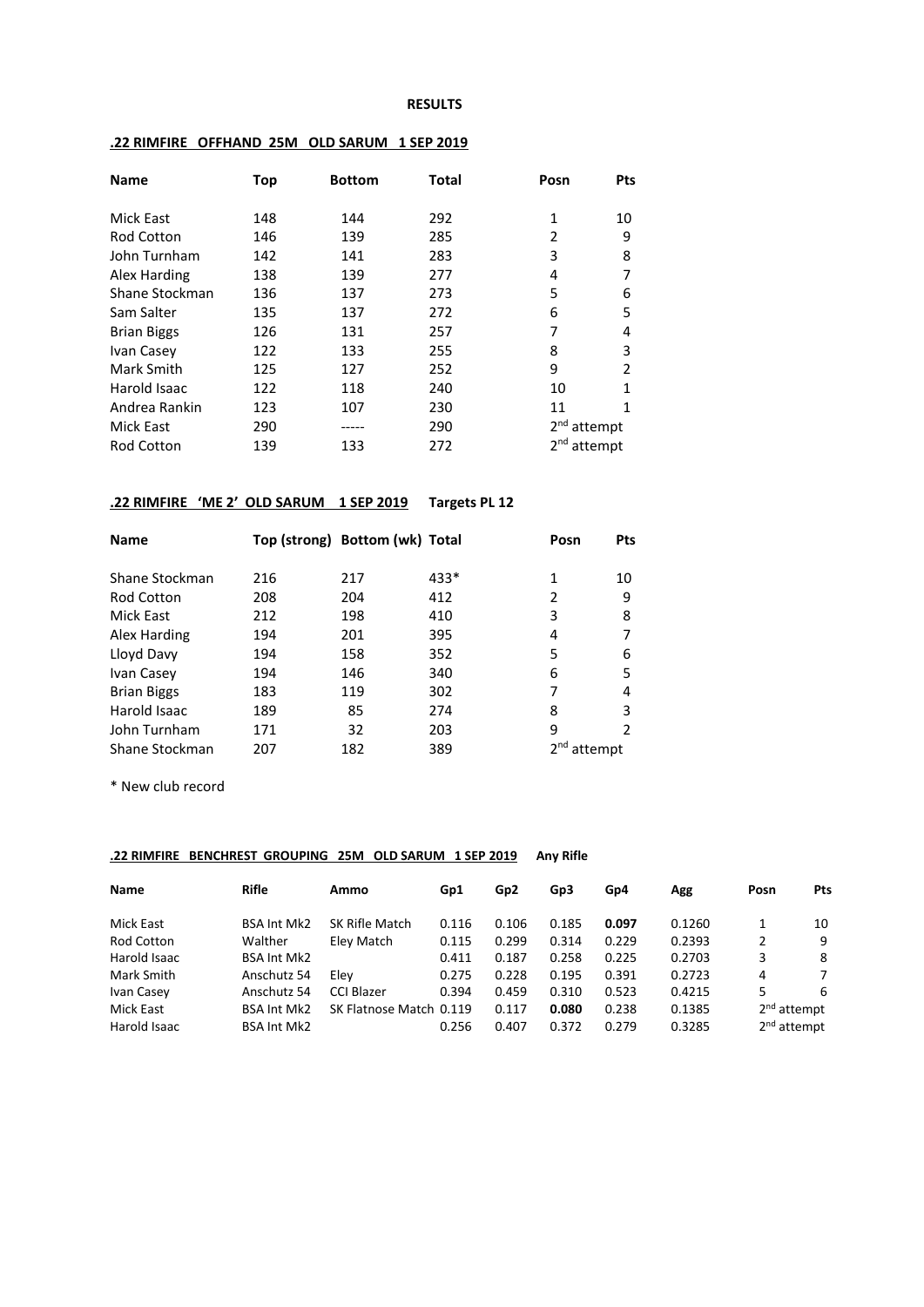### **GALLERY RIFLE (CF) OFFHAND 25M OLD SARUM 8 SEP 2019**

| Name                     | <b>Top</b> | <b>Bottom</b> | Total | Posn           | <b>Pts</b>              | <b>Sights</b> |
|--------------------------|------------|---------------|-------|----------------|-------------------------|---------------|
| Mick East                | 144        | 141           | 285   | $\mathbf{1}$   | 10                      | Iron          |
| Mick East                | 138        | 140           | 278   | $\overline{2}$ | $---$                   | Scope         |
| Pete Smith               | 138        | 139           | 277   | 3              | 9                       | Scope         |
| lan Smedley              | 141        | 134           | 275   | 4              | 8                       | Scope         |
| Chris Dauwalder          | 134        | 136           | 270   | $5=$           | 6.5                     | Iron          |
| Simon East               | 134        | 136           | 270   | $5=$           | 6.5                     | Scope         |
| Ross Pritchard           | 121        | 134           | 255   | $7=$           | 4.5                     | Scope         |
| John Turnham             | 126        | 129           | 255   | $7=$           | 4.5                     | Iron          |
| Sam Salter               | 129        | 125           | 254   | 9              | 3                       | Scope         |
| <b>Brian Biggs</b>       | 125        | 126           | 251   | 10             | $\overline{2}$          | Scope         |
| Harold Isaac             | 123        | 124           | 247   | $11 =$         | $\mathbf{1}$            | Scope         |
| Steve Jugg               | 125        | 122           | 247   | $11 =$         | 1                       | Scope         |
| Julian Mackie            | 117(14)    | 129(16)       | 246   | 13             | $\mathbf{1}$            | Scope         |
| Peter Kiy                | 124        | 119           | 243   | 14             | $\mathbf{1}$            | Scope         |
| Shane Stockman           | 113        | 127           | 240   | $15 =$         | $\mathbf{1}$            | Iron          |
| James Thompson           | 116        | 124           | 240   | $15 =$         | $\mathbf{1}$            | Iron          |
| <b>Steve Telfer</b>      | 115        | 121           | 236   | 17             | $\mathbf{1}$            | Iron          |
| <b>Thomas Kulisz</b>     | 116        | 119           | 235   | 18             | $\mathbf{1}$            | Iron          |
| Dave Johnson             | 132        | 101           | 233   | 19             | $\mathbf{1}$            | Iron          |
| <b>Richard Clapp</b>     | 109        | 121           | 230   | 20             | $\mathbf{1}$            | Scope         |
| <b>Steve West-Thomas</b> | 117        | 106           | 223   | 21             | $\mathbf{1}$            | Iron          |
| Ed Bush                  | 111        | 99            | 210   | 22             | $\mathbf{1}$            | Scope         |
| Ivan Casey               | 89         | 112           | 201   | 23             | $\mathbf{1}$            | Iron          |
| Elke Kulisz              | 85         | 91            | 176   | 24             | $\mathbf{1}$            | Iron          |
| Mark Smith               | 95         | 78            | 173   | 25             | $\mathbf{1}$            | Scope         |
| <b>Iron Sights</b>       |            |               |       |                |                         |               |
| <b>Mick East</b>         | 144        | 141           | 285   | $\mathbf{1}$   | 10                      |               |
| <b>Chris Dauwalder</b>   | 134        | 136           | 270   | $\overline{2}$ | 9                       |               |
| John Turnham             | 126        | 129           | 255   | 3              | 8                       |               |
| Shane Stockman           | 113        | 127           | 240   | $4=$           | 6.5                     |               |
| James Thompson           | 116        | 124           | 240   | $4=$           | 6.5                     |               |
| <b>Steve Telfer</b>      | 115        | 121           | 236   | 6              | 5                       |               |
| <b>Thomas Kulisz</b>     | 116        | 119           | 235   | 7              | $\overline{\mathbf{4}}$ |               |
| Dave Johnson             | 132        | 101           | 233   | 8              | 3                       |               |

Steve West-Thomas 117 106 223 9 2 Ivan Casey 89 112 201 10 1

Elke Kulisz 85 91 176 11 1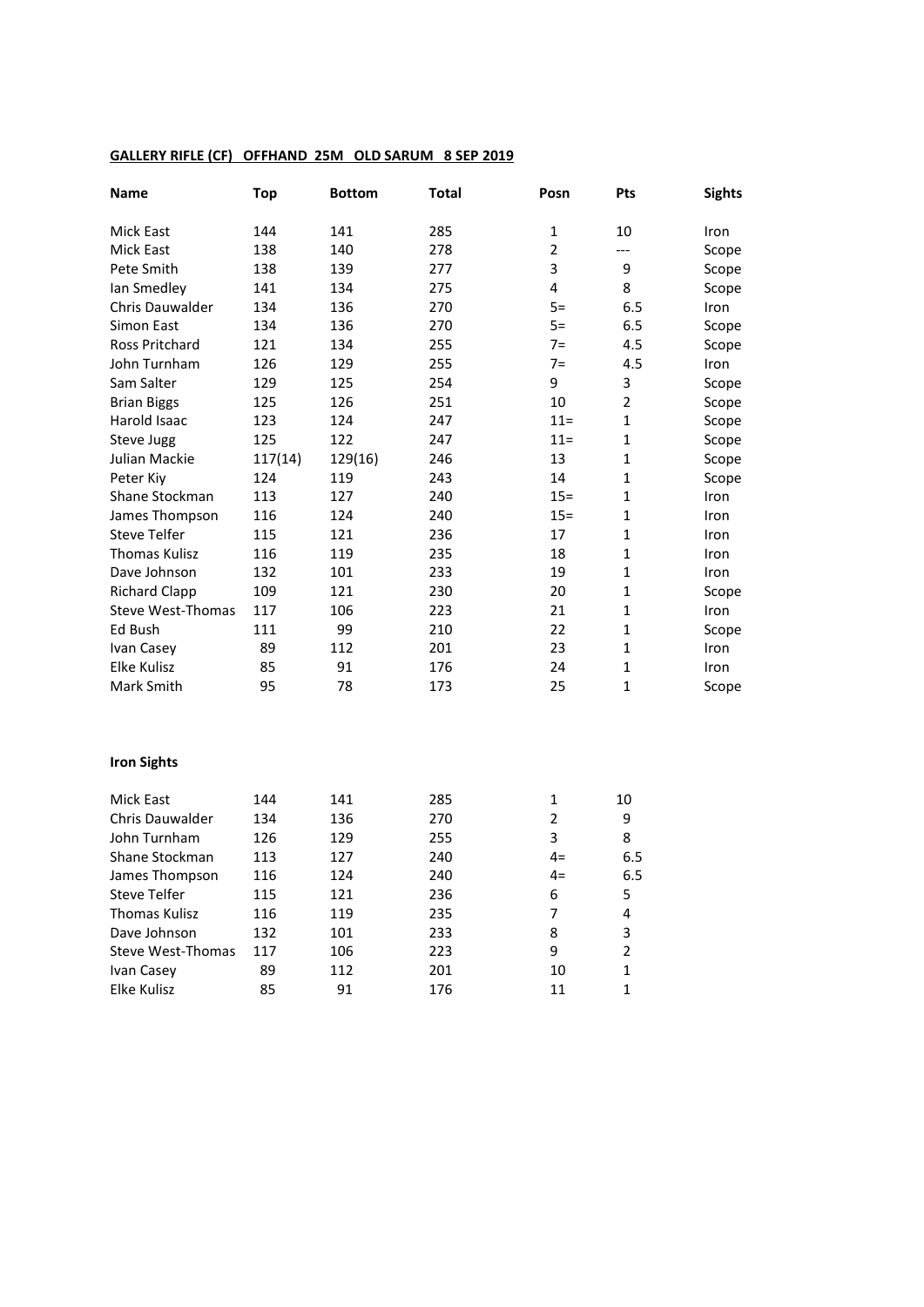## **.22 RIMFIRE 'TIMED & PRECISION 1' OLD SARUM 8 SEP 2019**

| <b>Name</b>           | <b>P1</b> | P <sub>2</sub> | P3   | Total  | Posn           | <b>Pts</b>     |
|-----------------------|-----------|----------------|------|--------|----------------|----------------|
| Simon East            | 119.5     | 118.5          | 60.2 | 297.12 | 1              | 10             |
| Steve Jugg            | 118.3     | 117.5          | 59.3 | 294.11 | $\overline{2}$ | 9              |
| Chris Dauwalder       | 117.4     | 116.3          | 60.3 | 293.10 | $3=$           | 7.5            |
| <b>Mick East</b>      | 117.5     | 116.2          | 60.3 | 293.10 | 4              | 7.5            |
| Sam Salter            | 115.5     | 116.3          | 59.3 | 290.11 | 5              | 6              |
| Ed Bush               | 118.4     | 115.3          | 56.0 | 289.6  | 6              | 5              |
| Shane Stockman        | 117.1     | 113.1          | 57.0 | 287.2  | 7              | 4              |
| Dave Johnson          | 117.3     | 114.2          | 55.2 | 286.7  | 8              | 3              |
| lan Smedley           | 113.1     | 115.2          | 56.0 | 284.3  | 9              | $\overline{2}$ |
| Steve West-Thomas     | 110.2     | 116.2          | 56.0 | 282.4  | 10             | 1              |
| Julian Mackie         | 109.1     | 109.0          | 56.0 | 274.1  | 11             | 1              |
| James Thompson        | 109.3     | 105.1          | 59.2 | 273.6  | 12             | 1              |
| Peter Kiv             | 109.1     | 107.1          | 57.0 | 273.2  | 13             | 1              |
| <b>Ross Pritchard</b> | 108.0     | 106.2          | 58.1 | 272.3  | 14             | 1              |
| <b>Brian Biggs</b>    | 102.0     | 109.3          | 55.1 | 266.4  | 15             | 1              |
| <b>Steve Telfer</b>   | 112.1     | 110.1          | 39.0 | 261.2  | 16             | 1              |
| Harold Isaac          | 108.1     | 81.0           | 60.0 | 249.1  | 17             | 1              |
| Mark Smith            | 94.0      | 26.0           | 49.0 | 169.0  | 18             | 1              |

## **Aggregate Results for Annual Skill at Arms competition**

| Name                     | <b>F Class</b> | GR(CF) | .22 R/F | Total | Posn  |
|--------------------------|----------------|--------|---------|-------|-------|
| <b>Mick East</b>         | 264            | 285    | 293     | 842   | 1     |
| Simon East               | 236            | 270    | 297     | 803   | $2=$  |
| <b>Ross Pritchard</b>    | 276            | 255    | 272     | 803   | $2 =$ |
| lan Smedley              | 236            | 275    | 284     | 795   | 4     |
| Steve Jugg               | 236            | 246    | 274     | 756   | 5     |
| <b>Chris Dauwalder</b>   | 184            | 270    | 293     | 747   | 6     |
| Ed Bush                  | 204            | 210    | 289     | 703   | 7     |
| Shane Stockman           | 164            | 240    | 287     | 691   | 8     |
| Sam Salter               | ----           | 254    | 290     | 544   | 9     |
| Julian Mackie            | ----           | 246    | 274     | 520   | 10    |
| Dave Johnson             |                | 233    | 286     | 519   | 11    |
| <b>Brian Biggs</b>       |                | 251    | 266     | 517   | 12    |
| Peter Kiy                |                | 243    | 273     | 516   | 13    |
| James Thompson           |                | 240    | 273     | 513   | 14    |
| <b>Steve West-Thomas</b> |                | 223    | 282     | 505   | 15    |
| <b>Steve Telfer</b>      | ----           | 236    | 261     | 497   | 16    |
| Harold Isaac             |                | 247    | 249     | 496   | 17    |
| Mark Smith               |                | 173    | 169     | 342   | 18    |
| Pete Smith               | ----           | 277    | ----    | 277   | 19    |
| John Turnham             | ----           | 255    | ----    | 255   | 20    |
| <b>Graham Downer</b>     | 236            | ----   |         | 236   | 21    |
| <b>Thomas Kulisz</b>     | ----           | 235    | ----    | 235   | 22    |
| <b>Richard Clapp</b>     | ----           | 230    | ----    | 230   | 23    |
| Harry B-Jones            | 212            | ----   |         | 212   | 24    |
| Ivan Casey               | ----           | 201    |         | 201   | 25    |
| Gary Jefferies           | 200            | ----   |         | 200   | 26    |
| <b>Elke Kulisz</b>       | ----           | 176    | ----    | 176   | 27    |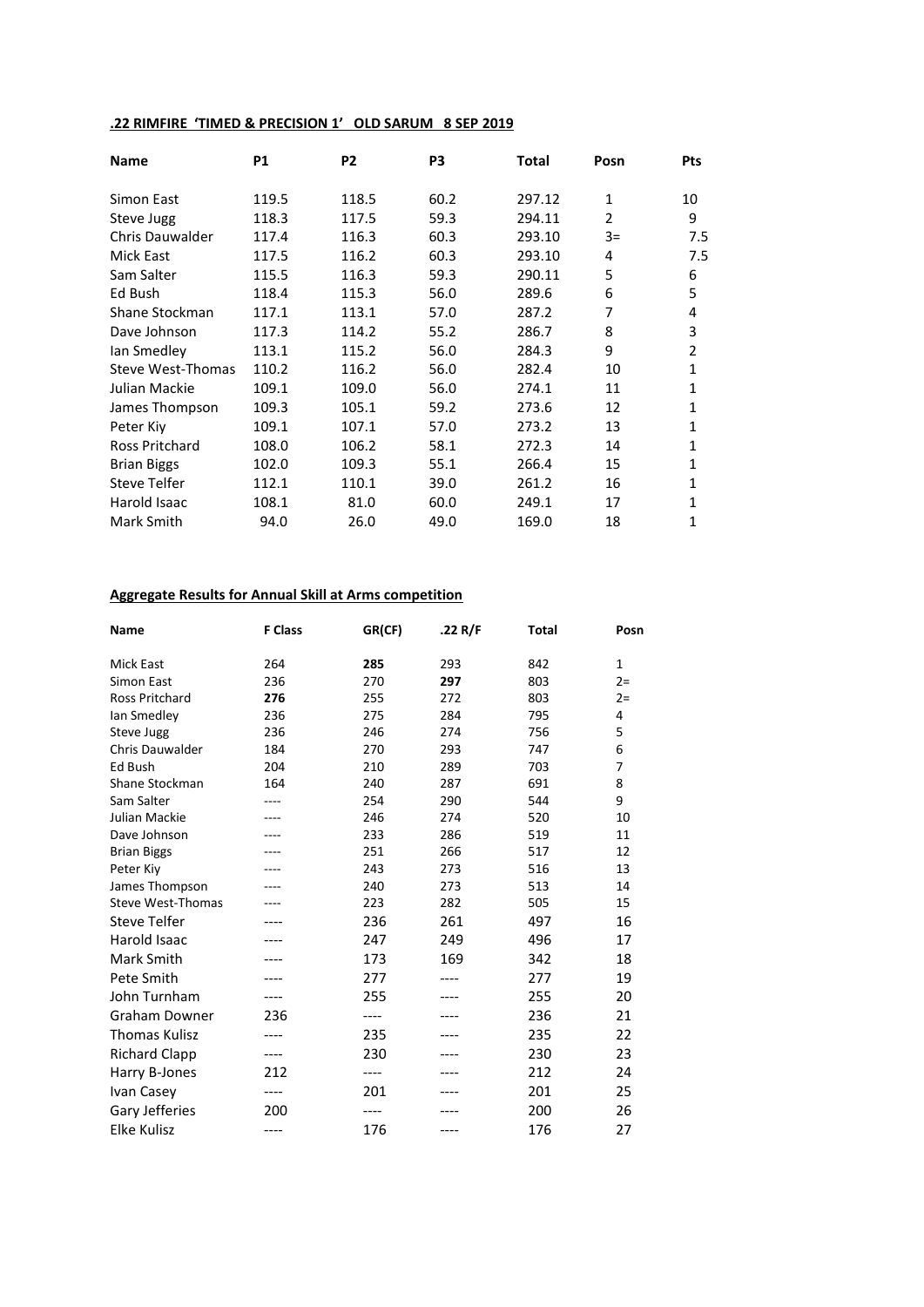## **.22 RIMFIRE BENCHREST SCORE 25M OLD SARUM 8 SEP 2019 Any Rifle**

| <b>Name</b>           | Rifle               | Ammo             | <b>Score</b> | Posn           | <b>Points</b> |
|-----------------------|---------------------|------------------|--------------|----------------|---------------|
| <b>Ross Pritchard</b> | Anschutz 54         | <b>RWS Match</b> | 250.16       | 1              | 10            |
| Julian Mackie         | Anschutz 54         | <b>RWS 50</b>    | 248.13       | 2              | 9             |
| Simon East            | Anschutz            | SK Rifle Match   | 247.13       | 3              | 8             |
| Mick East             | <b>BSA Int Mk 2</b> | SK Rifle Match   | 247.10       | $\overline{4}$ | 7             |
| Peter Kiy             | Anschutz 54         |                  | 229.4        | 5              | 6             |
| Ivan Casey            | Anschutz 54         | CCI Blazer       | 226.1        | 6              | 5             |
| Mark Smith            | Anschutz 54         | CCI Sub-sonic    | 223.0        | 7              | 4             |
| Steve West-Thomas     | Ruger 10/22         | CCI Blazer       | 165.0        | 8              | 3             |

### **F CLASS 600 YDS CENTURY 15 SEP 2019**

| <b>Name</b>        | <b>Class</b> | <b>Rifle</b> | Calibre  | <b>Bullet Wt</b> | <b>Score</b> | Posn |
|--------------------|--------------|--------------|----------|------------------|--------------|------|
| Mick East          | F/O          | Shilen DGA   | 6 Dasher | 105              | 70.4         | 1    |
| Pete Smith         | F/TR         | Nesika       | .308     | 155              | 66.1         | 2    |
| lan Smedley        | F/TR         | Barnard      | .308     | 190              | 57.1         | 3    |
| Sam Salter         | F/O          | <b>RPA</b>   | 6.5x55   | 139              | 56.1         | 4    |
| Mick East          | F/TR         | Tikka M55    | .223     | 90               | 51.2         | 5    |
| Matt Grant         | F/TR         | Tikka T3     | .308     |                  | 44.0         | 6    |
| John Turnham       | F/TR         | Parker Hale  | 7.62     | 155              | 41.1         | 7    |
| Mark Smith         | F/TR         | TMR1         | .308     | 155              | 39.1         | 8    |
| Harold Isaac       | F/TR         | SGC          | .223     | 62               | 29.0         | 9    |
| <b>Brian Biggs</b> | F/TR         | Sabatti      | .308     | 168              | 8.0          | 10   |
| Andrea Rankin      | F/TR         | Sabatti      | .308     | 168              | 4.0          | 11   |

**F/TR**

| Pete Smith         | F/TR | <b>Nesika</b> | .308 | 155 | 66.1 | 1              |
|--------------------|------|---------------|------|-----|------|----------------|
| lan Smedley        | F/TR | Barnard       | .308 | 190 | 57.1 | $\overline{2}$ |
| Mick East          | F/TR | Tikka M55     | .223 | 90  | 51.2 | 3              |
| Matt Grant         | F/TR | Tikka T3      | .308 |     | 44.0 | 4              |
| John Turnham       | F/TR | Parker Hale   | 7.62 | 155 | 41.1 | 5              |
| Mark Smith         | F/TR | TMR1          | .308 | 155 | 39.1 | 6              |
| Harold Isaac       | F/TR | SGC.          | .223 | 62  | 29.0 | 7              |
| <b>Brian Biggs</b> | F/TR | Sabatti       | .308 | 168 | 8.0  | 8              |
| Andrea Rankin      | F/TR | Sabatti       | .308 | 168 | 4.0  | 9              |

## **F CLASS 300 YDS CENTURY 15 SEP 2019**

| <b>Name</b>            | <b>Class</b> | <b>Rifle</b> | <b>Calibre</b> | <b>Bullet Wt</b> | <b>Score</b> | Posn           |
|------------------------|--------------|--------------|----------------|------------------|--------------|----------------|
| <b>Mick East</b>       | F/O          | Shilen DGA   | 6 Dasher       | 105              | 69.4         | 1              |
| Mick East              | F/TR         | Tikka M55    | .223           | 90               | 63.3         | $\overline{2}$ |
| Pete Smith             | F/TR         | SGC          | .223           | 69               | 55.2         | 3              |
| Mark Smith             | F/TR         | TMR1         | .308           | 168              | 55.1         | 4              |
| lan Smedley            | F/TR         | SGC          | .223           | 69               | 54.0         | 5              |
| <b>Brian Biggs</b>     | F/TR         | Sabatti      | .223           | 55               | 46.0         | $6=$           |
| <b>Chris Dauwalder</b> | F/TR         | Remmy 700    | .308           | 168              | $46.0*$      | $6=$           |
| <b>Matt Grant</b>      | F/TR         | Tikka T3     | .308           |                  | 40.0         | 8              |
| Harold Isaac           | F/TR         | SGC.         | .223           | 62               | 27.0         | 9              |

\* Moderator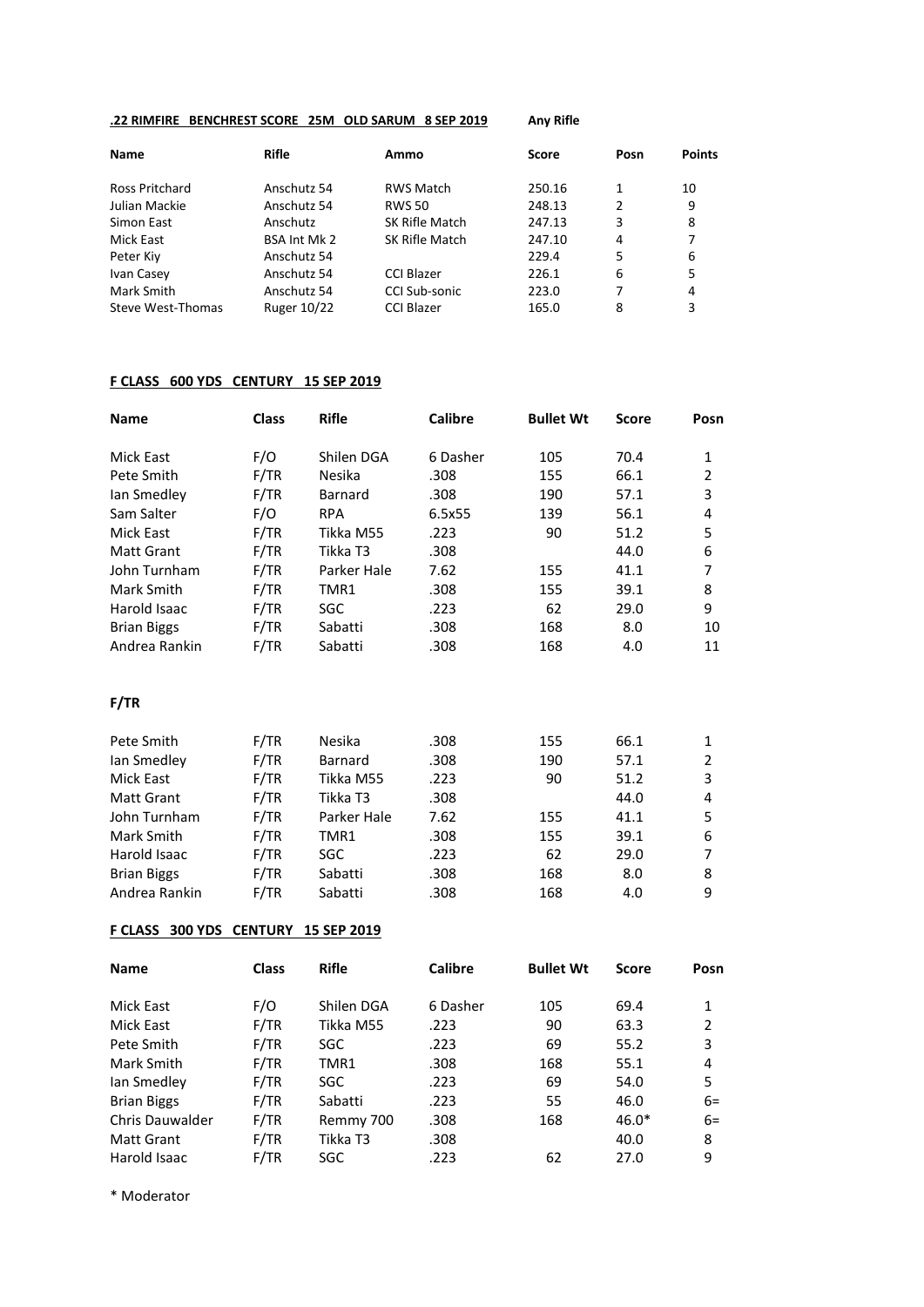## **F/TR**

| Mick East              | F/TR | Tikka M55 | .223 | 90  | 63.3    | 1              |
|------------------------|------|-----------|------|-----|---------|----------------|
| Pete Smith             | F/TR | SGC.      | .223 | 69  | 55.2    | $\overline{2}$ |
| Mark Smith             | F/TR | TMR1      | .308 | 168 | 55.1    | 3              |
| lan Smedley            | F/TR | SGC.      | .223 | 69  | 54.0    | 4              |
| <b>Brian Biggs</b>     | F/TR | Sabatti   | .223 | 55  | 46.0    | $5=$           |
| <b>Chris Dauwalder</b> | F/TR | Remmy 700 | .308 | 168 | $46.0*$ | $5=$           |
| Matt Grant             | F/TR | Tikka T3  | .308 |     | 40.0    | 7              |
| Harold Isaac           | F/TR | SGC.      | .223 | 62  | 27.0    | 8              |

# **Aggregate - Open**

| <b>Name</b>        | 600  | 300  | <b>Total</b> | Posn | Pts            |
|--------------------|------|------|--------------|------|----------------|
|                    |      |      |              |      |                |
| Mick East          | 70.4 | 69.4 | 139.8        | 1    | 10             |
| Pete Smith         | 66.1 | 55.2 | 121.3        | 2    | 9              |
| Mick East          | 51.2 | 63.3 | 114.5        | 3    |                |
| lan Smedley        | 57.1 | 54.0 | 111.1        | 4    | 8              |
| Mark Smith         | 39.1 | 55.1 | 94.2         | 5    | 7              |
| <b>Matt Grant</b>  | 44.0 | 40.0 | 84.0         | 6    | 6              |
| Sam Salter         | 56.1 |      | 56.1         | 7    | 5              |
| Harold Isaac       | 29.0 | 27.0 | 56.0         | 8    | 4              |
| <b>Brian Biggs</b> | 8.0  | 46.0 | 54.0         | 9    | 3              |
| John Turnham       | 41.1 |      | 41.1         | 10   | $\mathfrak{p}$ |
| Andrea Rankin      | 4.0  |      | 4.0          | 11   |                |

## **Aggregate – TR**

| Pete Smith         | 66.1 | 55.2 | 121.3 | 1 | 10 |
|--------------------|------|------|-------|---|----|
| Mick East          | 51.2 | 63.3 | 114.5 | 2 | 9  |
| lan Smedley        | 57.1 | 54.0 | 111.1 | 3 | 8  |
| Mark Smith         | 39.1 | 55.1 | 94.2  | 4 | 7  |
| Matt Grant         | 44.0 | 40.0 | 84.0  | 5 | 6  |
| Harold Isaac       | 29.0 | 27.0 | 56.0  | 6 | 5. |
| <b>Brian Biggs</b> | 8.0  | 46.0 | 54.0  | 7 | 4  |
| John Turnham       | 41.1 |      | 41.1  | 8 | 3  |
| Andrea Rankin      | 4.0  |      | 4.0   | 9 | 2  |
|                    |      |      |       |   |    |

## **.22 RIMFIRE OFFHAND 25M OLD SARUM 22 SEP 2019**

| <b>Name</b>               | Top | <b>Bottom</b> | <b>Total</b> | Posn          | Pts            |
|---------------------------|-----|---------------|--------------|---------------|----------------|
| Mick East                 | 147 | 146           | 293          | 1             | 10             |
| <b>Rod Cotton</b>         | 138 | 146           | 284          | 2             | 9              |
| Chris Dauwalder           | 144 | 139           | 283          | 3             | 8              |
| <b>Rich Hedges</b><br>(G) | 136 | 139           | 275          | 4             |                |
| James Thompson            | 136 | 138           | 274          | 5             | 7              |
| <b>Steve Monk</b>         | 132 | 141           | 273          | 6             | 6              |
| Ivan Casey                | 131 | 135           | 266          | 7             | 5              |
| Mark Smith                | 129 | 134           | 263          | 8             | 4              |
| Steve West-Thomas         | 131 | 131           | 262          | 9             | 3              |
| Alex Parr<br>(G)          | 122 | 127           | 249          | 10            |                |
| Dave Johnson              | 123 | 117           | 240          | 11            | $\overline{2}$ |
| Dave Jamieson             | 120 | 108           | 228          | 12            | 1              |
| Daryl Cameron (G)         | 75  | 51            | 126          | 13            |                |
| Mick East                 | 290 |               | 290          | $2nd$ attempt |                |